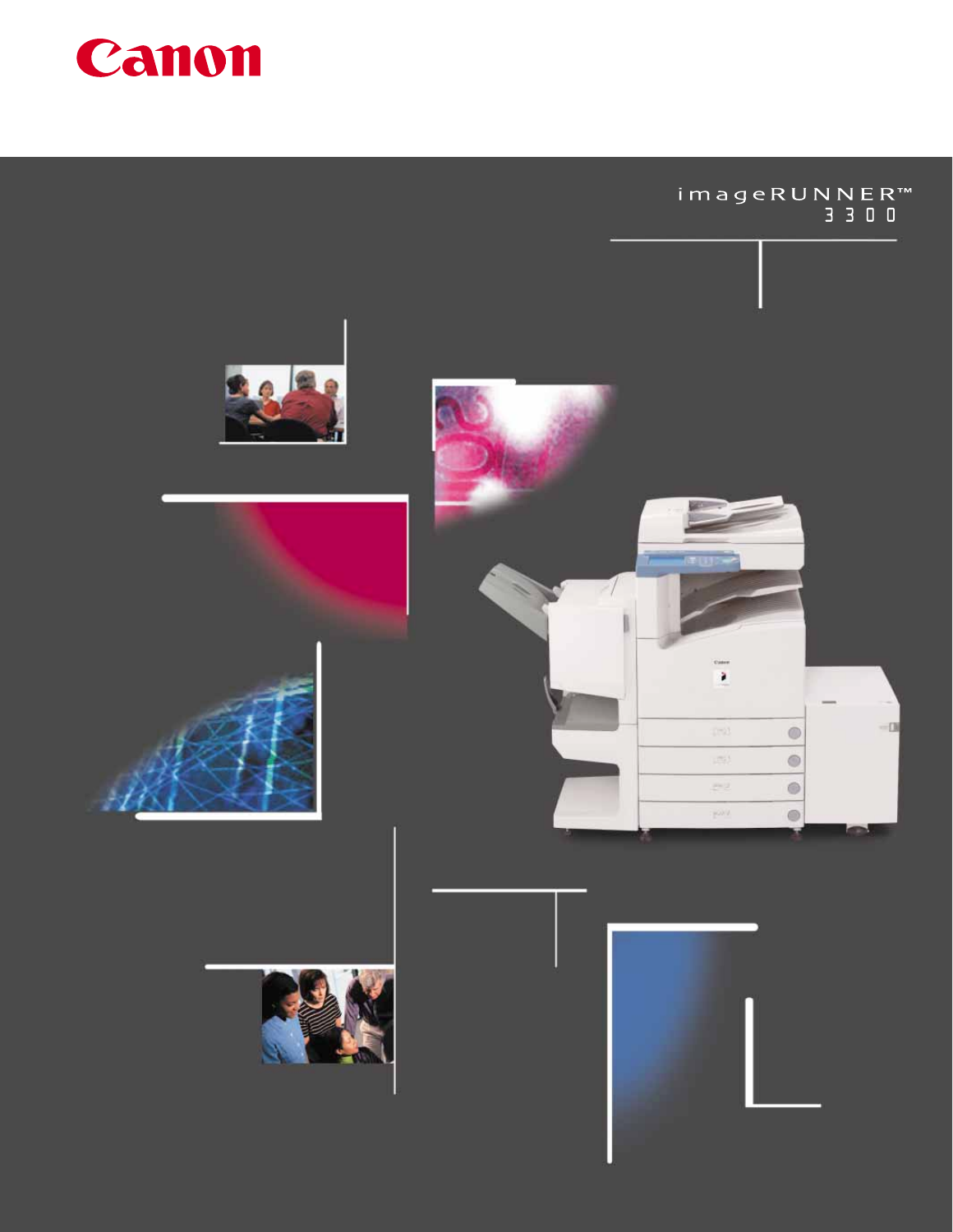imageRUNNER™ 3300



# **A NEW-GENERATION, DIGITAL-MULTIFUNCTION WORKGROUP SOLUTION FROM THE INDUSTRY LEADER.**

## **Introducing the new imageRUNNER<sup>™</sup> 3300 from Canon– offering unsurpassed performance in stand-alone or networked document-management environments.**

Built upon Canon's newly developed, network-oriented architecture, termed imagePlatform, the imageRUNNER 3300 offers 33-page-per-minute speed, with advanced copy, print, scan, and fax features, and the highest level of image quality, network integration, and ele-



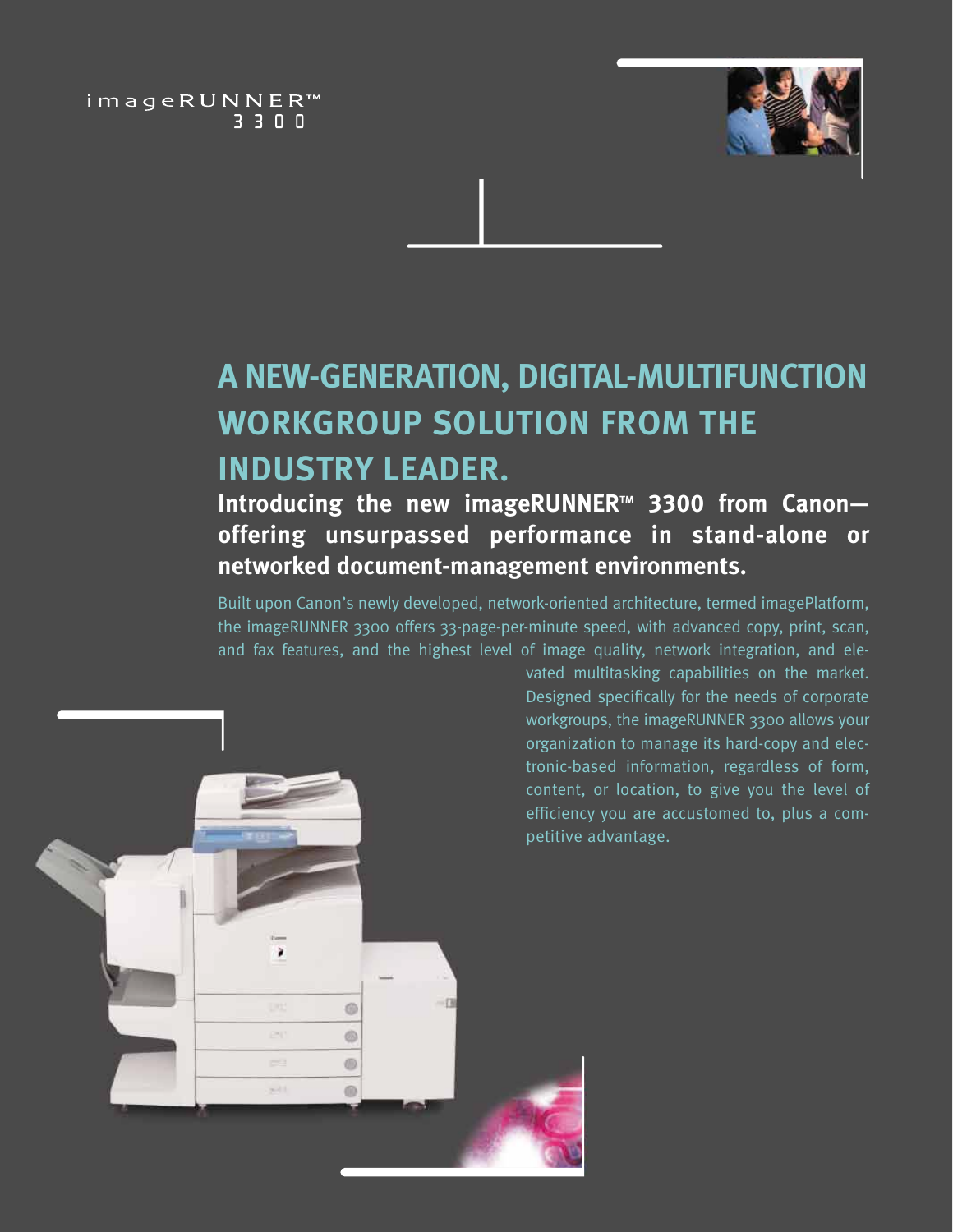

**The imageRUNNER 3300 provides all the necessary tools for quick and intuitive operation of all device functions—saving you valuable time to do other tasks.**

#### **A Truly Modular System**

The imageRUNNER 3300 delivers newgeneration, digital-multifunction capabilities designed to meet every application need and budget of small- to medium-sized enterprises. This model offers advanced digital copying features as standard, including the scanning of hard-copy originals into an internal Mail Box system. As a truly modular system, the imageRUNNER 3300 can be configured to address the Network Printing, Super G3 Faxing, and Network Scanning requirements of workgroups as needed.

#### **Increased Productivity Without Compromises**

When short deadlines need to be met, the imageRUNNER 3300 is up to the task. With Scan-Once-Print-Many technology and enhanced multifunction capabilities, the imageRUNNER 3300 accelerates copy, print, fax, or scan job completion, while driving significant document-throughput capabilities.

The imageRUNNER 3300 delivers many of the advanced features typically associated with high-volume, high-priced systems, such as Copy Reservation, Job Build, Booklet Printing, and more. Easy-to-use device drivers and utilities provide users and administrators with unmatched levels of device status and job-management capabilities in the industry.

With Canon's proprietary RAPID Fusing System™, the imageRUNNER 3300 provides quick, on-demand operation that virtually eliminates the long warm-up periods typically associated with conventional devices, and helps reduce energy consumption costs. A compact, "wingless" design brings powerful features to your workgroup, without compromising office space.

### **Superior Image Quality Is Always Standard**

Canon's world-class leadership in image quality—capturing the highest level of detail in every document—is standard on every imageRUNNER 3300. Delivering copy output at 1200 x 600 dpi resolution, and print output at an astounding 2400 x 600 dpi resolution, you'll find yourself asking, "Is this a copy, or the original?"



Print Driver Device Configuration Tab

 $222222$ 



Remote UI™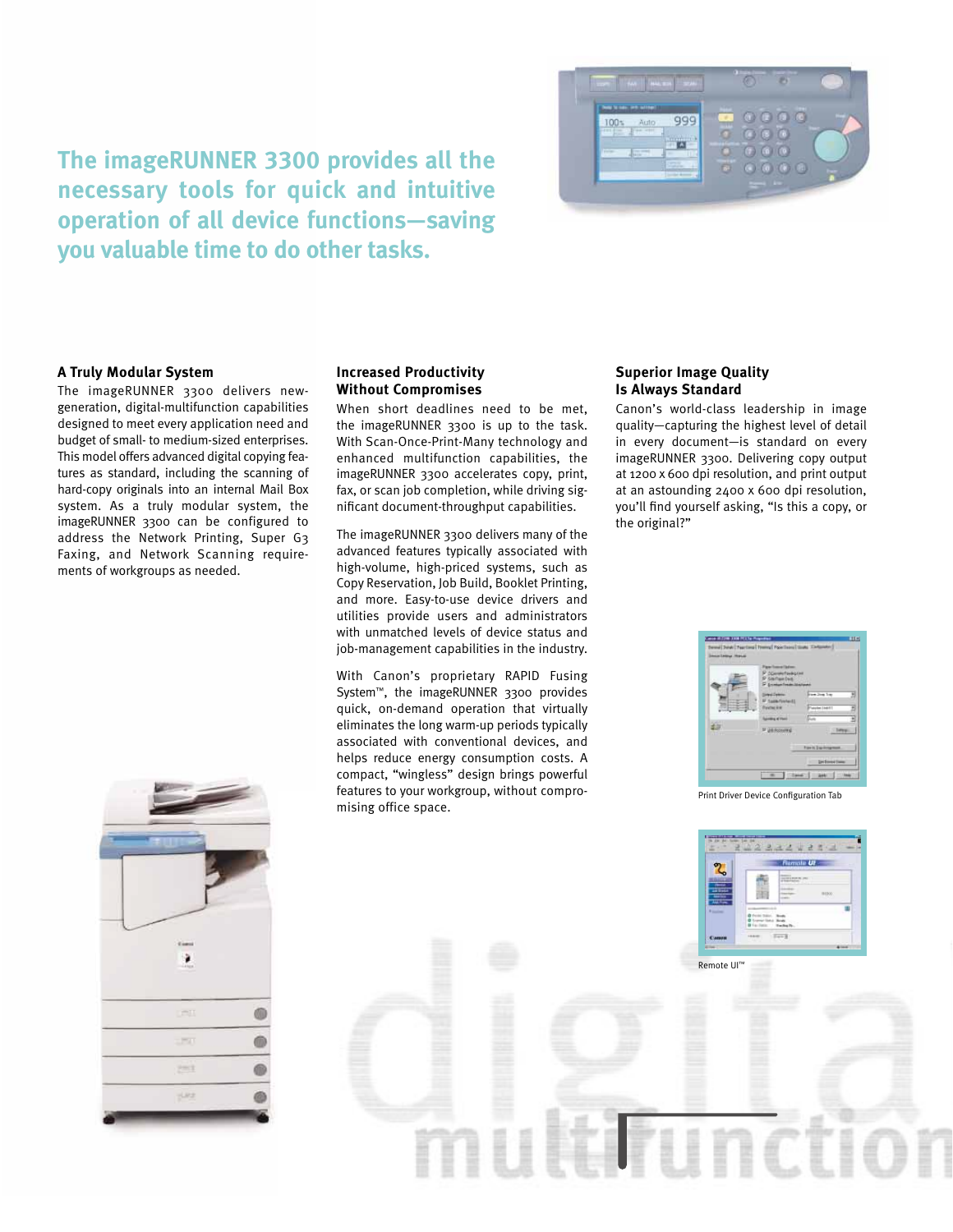

Duplexing Automatic Document Feeder

### **Raise Your Productivity To New Standards**

#### **Set New Expectations For Office Productivity**

At its core, the imageRUNNER 3300 provides unique functionality and information-management via an internal 5.1GB Image Server and 128MB of RAM. Examples of these features include the following:

**Scan-Once-Print-Many –** Fully leverages the inherent digital features of the device, and reduces scanner wear by making copies from images stored in memory.

**Concurrency –** Elevates overall multitasking capabilities by synchronizing scanner, image processor, and engine operation. As an example, users can store up to five copy jobs in memory while current copy or print jobs are being processed.

**Confidential Mail Boxes –** Up to 100 mail boxes can accept scanned and printed data, permitting users to easily combine paperand electronic-based information.

#### **Advanced Input, Throughput, And Output Features**

While most multifunction devices are content just to deliver the basics, the imageRUNNER 3300 offers the most extensive level of input, throughput, and output capabilities in its class.

For maximum input productivity, an optional 50-sheet capacity Duplexing Automatic Document Feeder (DADF) makes quick work of handling multipage and different-size

originals. The DADF leverages Trayless Duplexing of the device, and works with a newly designed scanning unit for fast firstcopy output times.

The imageRUNNER 3300 ships with a standard paper capacity of 1,050 sheets, and offers the flexibility to support up to 4,550 sheets. With support for feeding non-standard paper sizes and weights, transparencies, and envelopes, the imageRUNNER 3300 can address the volume requirements of virtually any size workgroup.

The imageRUNNER 3300 offers the most advanced finishing features of any product in its class.

An optional internally mounted finishing unit makes the imageRUNNER 3300 ideally suited for environments with limited space, and for small office environments that require professional-looking, finished documents.

For more advanced document-finishing needs, choose the optional Saddle Finisher, which offers stapled output, including multiposition stapling, folded saddle-stitched booklets, and support for two- or three-holepunched output. An inner tray system works with the Saddle Finisher to neatly separate copy, print, and fax output for fast distribution.



Internal Finisher



Paper Cassettes



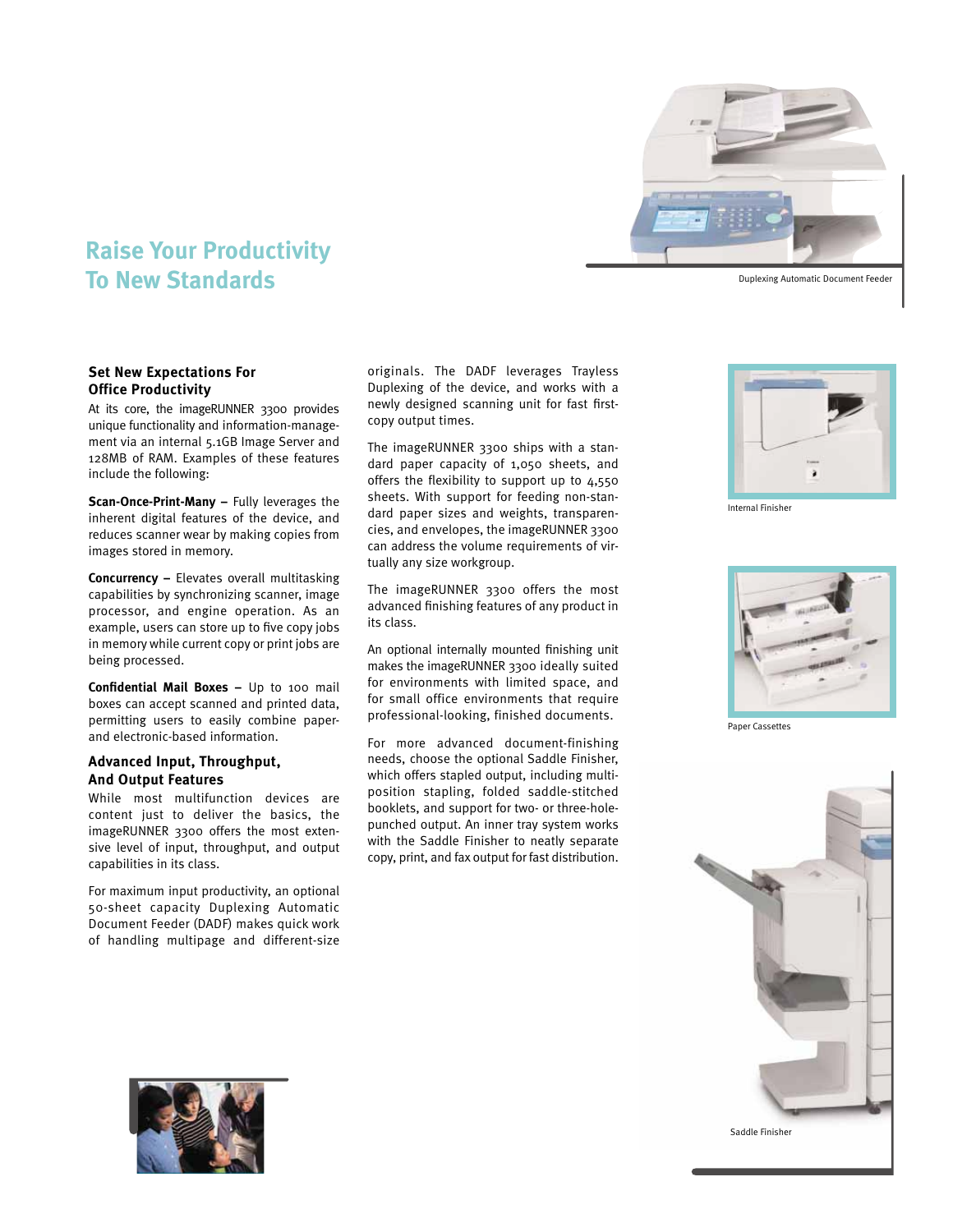### **Network Connectivity Should Not Be An Afterthought**

 $\mathcal{Q}_2 \gg 1$  Public Relat **Marketung**  $65.91$  $\overline{\phantom{0}}$  $\mathbb{R}$  ,  $\mathbb{R}$  .  $\mathfrak{g}_4$   $\otimes$ Sarusn  $m_4, 04$ Sides  $\mathfrak{D}_1 \otimes \mathfrak{t}$ Asverts **System Munito** 

User Mail Box Screen

#### **Why Stand-alone When You Can Connect**

Canon's clear advantage lies in our seamless integration with customer networks, giving users the ability to leverage system capabilities from their desktops. In choosing Canon products, your organization will benefit from initial investment protection other manufacturers simply cannot match.

#### **A New Level Of Printing Functionality**

The imageRUNNER 3300 is ideally suited to handle the printing requirements of workgroups and departments, with a print controller capable of handling 10/100 Ethernet or Token Ring connections, using PostScript® 3 Emulation and PCL®5e and PCL 6 print languages.

Canon has created print driver software designed with an easy-to-use user-interface that is friendly for the novice, yet capable enough to handle the demands of powerusers. The driver software displays a dynamic image of the device, indicating installed hardware options, paper size, and paper levels. As attributes change, the driver automatically informs the users of the latest device capabilities. To further simplify use, Canon offers the ability to view page layout settings from within the driver prior to printing. Using this driver capability, users are assured their output will print as expected, with no surprises. Other significant capabilities include the ability to save frequently used print settings, annotate documents, add watermarks, and select extensive document-finishing and booklet-making features.

We haven't forgotten the network administrator! Canon offers multiple installation methods, and ships the only driver software available on the market capable of discovering devices on the network. This allows administrators to automatically configure all equipped options with just a click of the mouse.

Canon has equipped these systems with extensive printing capabilities not found on traditional network laser printers. Some of these enhanced capabilities include the following:

**Mail Box Printing –** Users can send print data to personal mail boxes for integration with other stored images, thereby creating new compound documents.

**Page Composer –** Users can combine and print documents that were created in different applications as a single document, preview and manipulate the merged file through a thumbnail view, and change settings on-the-fly.

**Secured Print –** Permits entry of a confidential PIN from within the print driver. Printing will begin only upon user-entry of his/her confidential PIN number at the device.



Print Driver Page Setup Tab



Page Composer Screen



Driver Properties Finishing Tab



Merge scanned images with documents from various applications to create one document.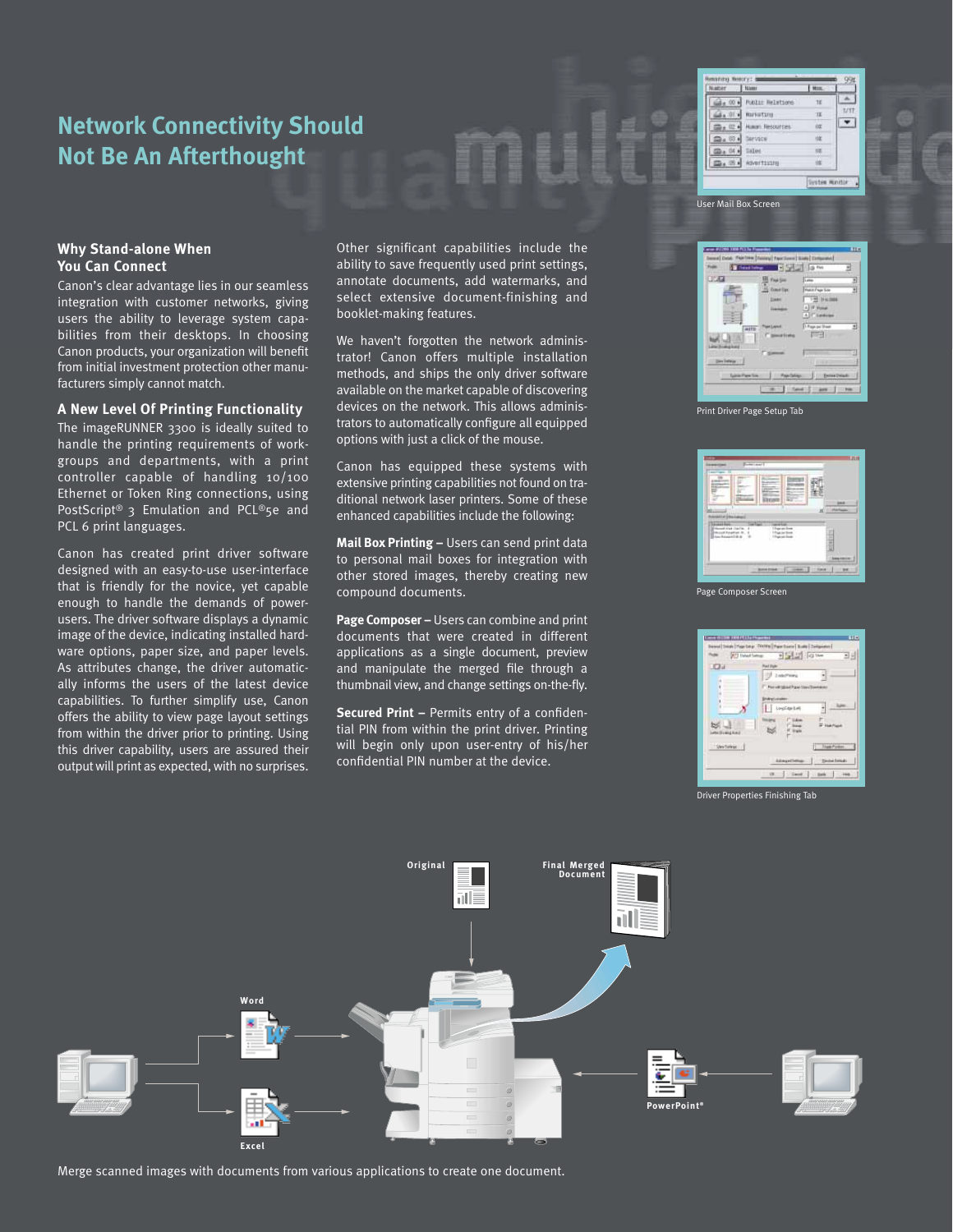### **Bridging The Paper And Digital Worlds**

### **Merging Hard-copy And Electronic Information**

Today, while most new information is created electronically, it is estimated that the majority of corporate information still resides on paper. The imageRUNNER 3300 permits easy integration of paper and electronic information to streamline information availability and management.

The imageRUNNER 3300 ships standard with the ability to scan documents to internal user mail boxes. Users may also view images stored in a mail box through the Remote UI function. This function is ideally suited to users who wish to combine scanned documents with electronic print documents at the device.

For network scanning and workflow requirements, Canon's Network TWAIN driver software provides enhanced scanning capabilities on the imageRUNNER 3300 through any TWAINcompliant software application.

When outfitted with eCopy™ ShareScan™ and eCopy Desktop™ software, customers can turn the imageRUNNER 3300 into a sophisticated, yet easy-to-use document delivery system. eCopy ShareScan provides walk-up users with the ability to capture and preview documents while integrating to LAN Fax and user-desktops. Using eCopy Desktop, users have a powerful tool for adding annotations and mark-ups, or for converting scanned documents to editable text via OCR. eCopy Desktop also links to E-mail, LAN Fax, and document-management software for easy distribution of manipulated, scanned images.

#### **Faxing More Capable Than Stand-alone Devices**

The imageRUNNER 3300 provides fax capabilities far more capable than most standalone devices available on the market today.

At 33.6 Kbps transmission speed, or approximately 3 seconds per page\*, users will save time and dramatically reduce transmission costs. With the optional DADF, you can greatly enhance faxing productivity by scanning simplex or duplex documents of sizes up to 11" x 17". Canon's world-class leadership in image quality will ensure that both sent and received fax transmissions will be clear and legible.

**Address Book –** Stores frequently used destinations through one-touch buttons and coded-dial numbers through the touchscreen user-interface panel.

**Memory Reception –** The device can be programmed to hold all incoming documents in memory prior to printing. Through a web browser, users can then preview the contents of the received document for easy identification prior to printing or deleting, if necessary.

\*Approximate 3-second-per-page fax transmission time based on ITU-T No. 1 Chart (MMR, Standard Mode) at 33.6 Kbps modem speed when transmitting to another v.34 machine. The Public Switched Telephone Network (PSTN) currently supports 28.8 Kbps modem speeds or lower, depending on telephone line conditions.



eCopy ShareScan



eCopy Desktop



Main Fax Screen



#### Fax Screen Special Features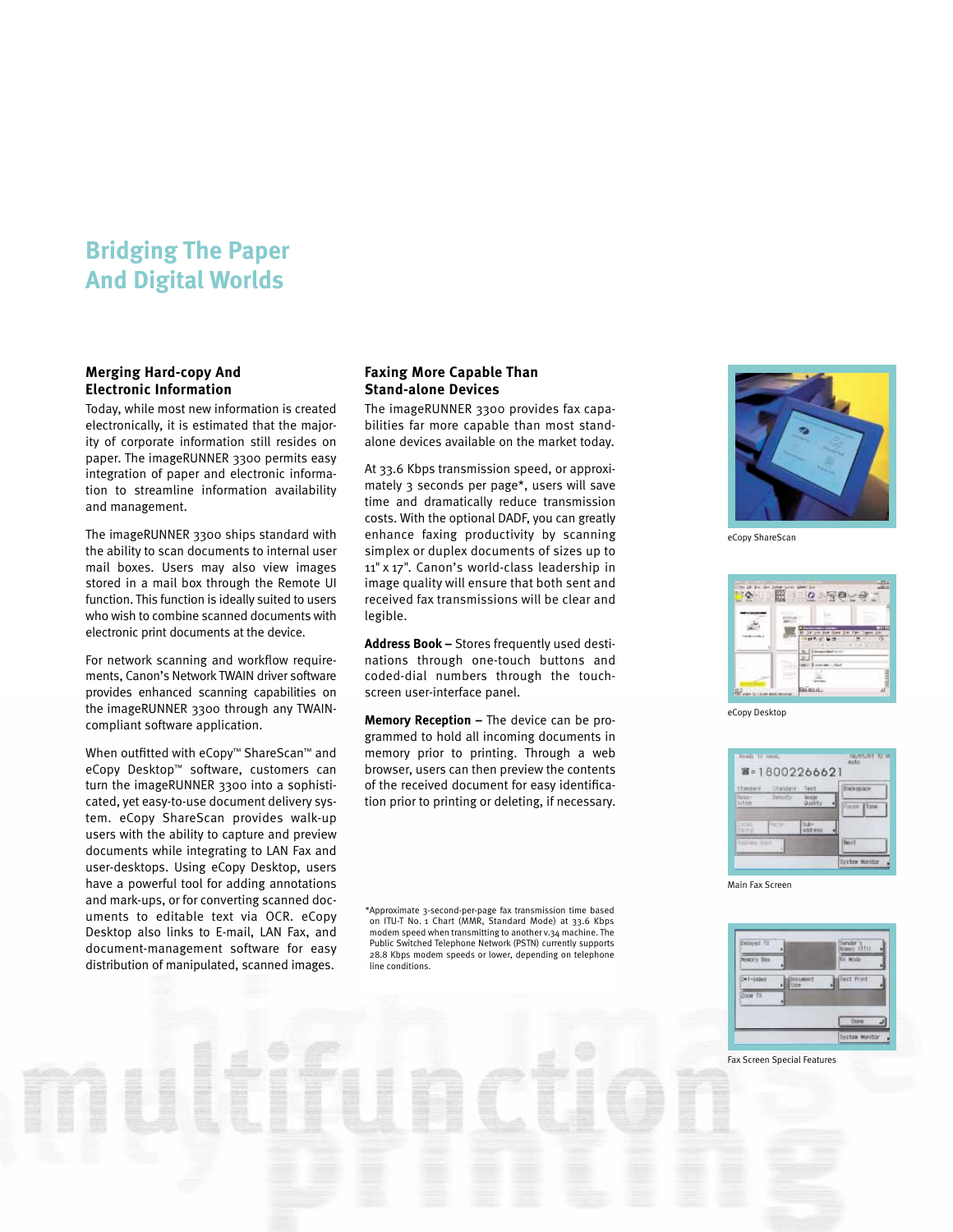## **An All-star Player Sporting All The Tools**

### **No One On Your Team Will Feel Stranded**

The imageRUNNER 3300 comes equipped with a comprehensive set of system utilities designed to simplify operation and management for both end-users and network administrators. These tools provide easy device installation and network management, while supplying a level of devicestatus and job-management capabilities unmatched in the industry.

### **You Need To Do More Than Just Connect To The Network**

To truly support customer requirements, networked devices must be easy to install, provide seamless integration with existing network-management applications, and permit management from anywhere in the enterprise. Canon's comprehensive solution to these customer requirements is embodied within Canon's NetSpot® Suite and Remote UI utilities.

Canon's NetSpot Suite consists of the following utilities:

**NetSpot Console –** NetSpot Console is a webbased installation and management utility capable of installing and managing Canon networked systems on most customer networks from anywhere within the enterprise. In addition to basic installation support, NetSpot Console delivers notification of device status conditions, such as low toner, paper jams, and others. For added convenience, NetSpot Console is also capable of managing third-party printers complying with the standard Printer MIB, thereby consolidating network device management via one utility.

**NetSpot Job Monitor –** To track progress and manage print jobs, Canon supplies NetSpot Job Monitor, which runs as an automated task in the Windows® System Tray, and can be configured to report job conditions based on administrator or end-user preferences.

Significant to NetSpot Job Monitor is its ability to deliver end-of-job notification to endusers, ensuring that they are informed of the completion of submitted work.

mult

**NetSpot Accountant\*\* –** NetSpot Accountant is an optional utility capable of providing comprehensive job tracking and analysis for cost accounting and workflow optimization. Using NetSpot Accountant, network administrators can track a myriad of activity, including copying, printing, and scanning, and bill internal or external clients for device utilization. NetSpot Accountant is ideal for any customer who desires to account for imageRUNNER 3300 device utilization.

In addition to these utilities, Canon also supplies plug-in modules for most popular enterprise-management applications in use today. Included in this list of supported applications are Microsoft® Management Console, CA-Unicenter TNG®, HP® OpenView®, Tivoli® NetView®, and BMC Patrol®. Through these plug-ins, Canon permits easy management of Canon networked devices from directly within the enterprise-management system console.

**Remote UI –** The Remote UI function turns any web browser into an imageRUNNER 3300 desktop command and control center. Simply enter the IP address of the remote device to get instant access to job status, address book, media options, program settings, and more. In addition, users can stop, start, or reprint jobs or view images that were previously stored in an internal mail box from anywhere on the network.

#### **An Impressive Team**

Canon's pioneering efforts in creating the digital multifunction marketplace has provided us with a considerable advantage in identifying emerging customer needs. This experience, combined with our exhaustive funding of new research and development, has allowed us to assume a

NetSpot Console Device List Selection



NetSpot Job Monitor–Status Notification Device



NetSpot Accountant–Device List Display



Remote UI

commanding position in today's office and production environments.

Our goal is simple: to provide the best solutions to your document- and informationmanagement needs. We think you will agree that Canon's functional and integrated network capabilities set new benchmarks in the marketplace, and clearly enable our customers to drive greater levels of productivity, efficiency, and a competitive advantage.

\*\*Available second half 2001. Check with your local Canon-authorized Dealer for availability.